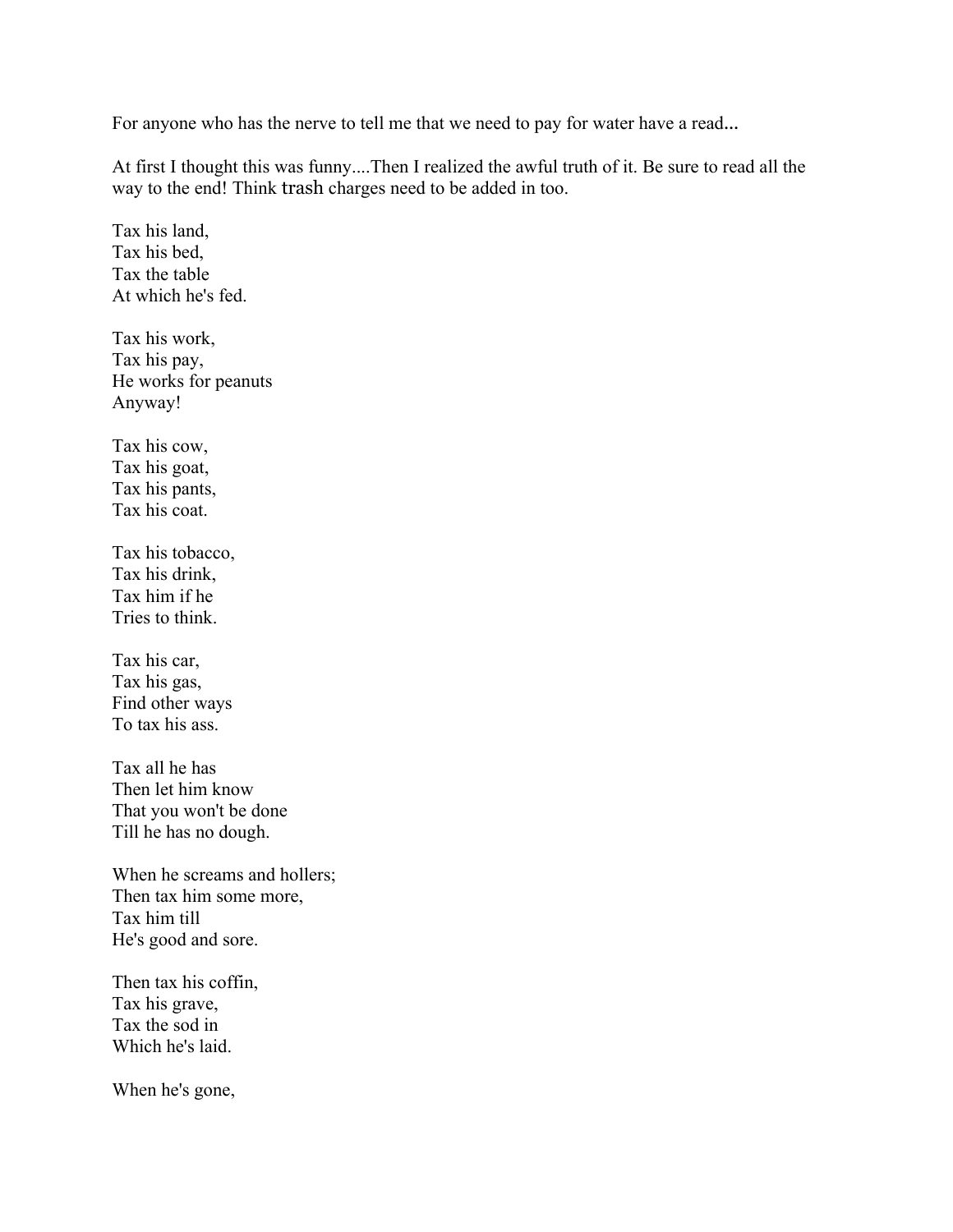Do not relax, It's time to apply The inheritance tax. Accounts Receivable Tax Airline surcharge tax Airline Fuel Tax Airport Maintenance Tax Building Permit Tax Cigarette Tax Cooking Tax Corporate Income Tax Goods and Services Tax (GST) Death Tax Driving Permit Tax Environmental Tax (Fee) Excise Taxes Income Tax Fishing License Tax Food License Tax Petrol Tax (too much per litre) Gross Receipts Tax Health Tax Heating Tax Inheritance Tax Interest Tax Lighting Tax Liquor Tax Luxury Taxes Marriage License Tax Medicare Tax Mortgage Tax Pension Tax Personal Income Tax Property Tax Poverty Tax Prescription Drug Tax Real Estate Tax Recreational Vehicle Tax Retail Sales Tax Service Charge Tax School Tax Telephone Tax Value Added Tax Vehicle License Registration Tax Vehicle Sales Tax